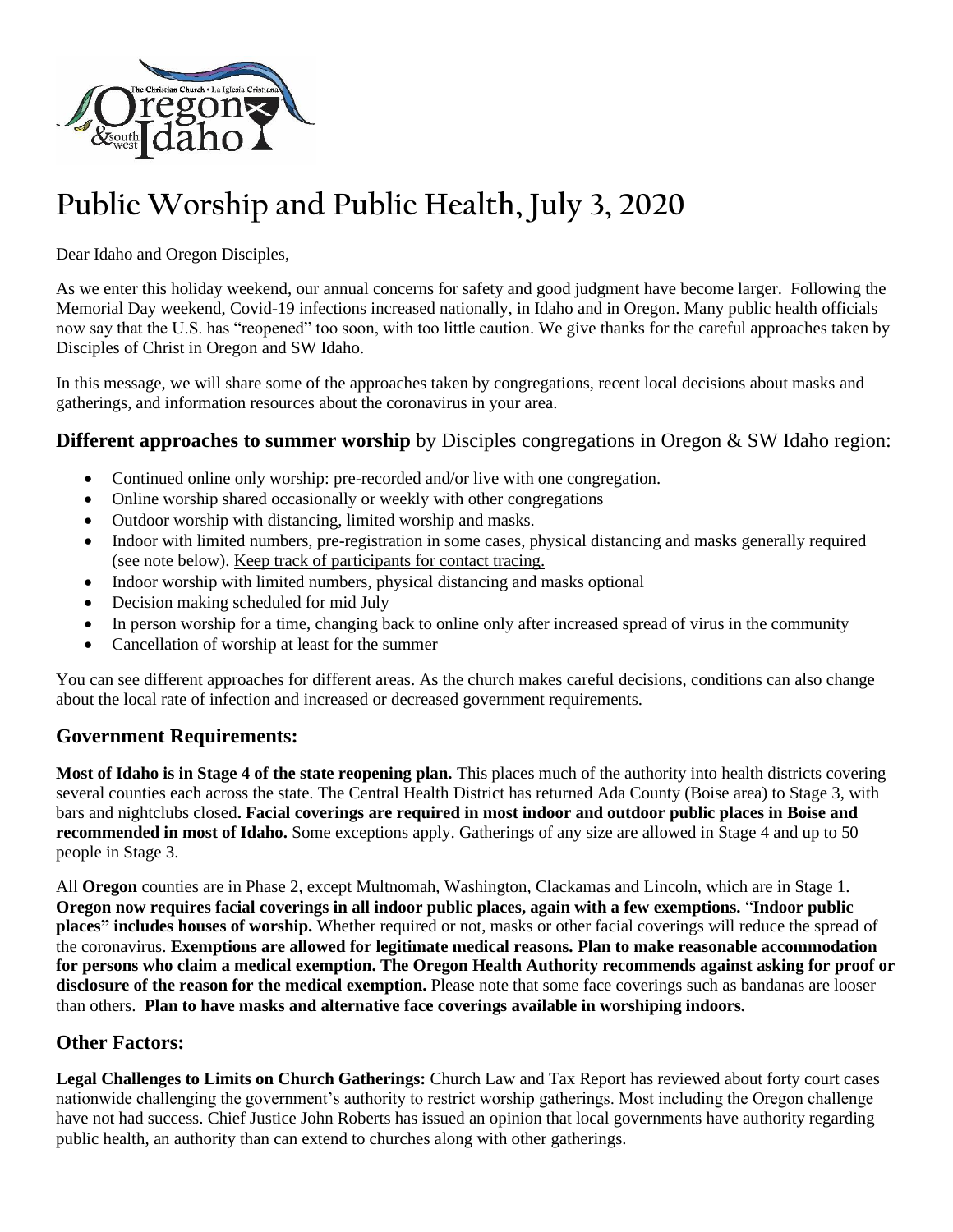**Churches Behaving Badly:** You may have seen examples in the news of churches ignoring virus prevention guidelines. A megachurch in Texas held a political event with a 100 voice choir (singing is thought to cause additional risk of spreading droplets). The pastor of a megachurch in Arizona hosted a political gathering of more than 2,000 people, claiming that the air system would eliminate 99% of the risk. The manufacturer said that the pastor misunderstood the capability of the system. [Also note that IRS regulations prohibit churches from assisting political campaigns] In Eastern Oregon, a church in Island City continued to worship as usual and caused a major outbreak in Union County, which had few previous infections.

**Scroll down further**: to find links to local and national information about coronavirus spread and regulations. Nationally and closer to home, decreased safety measures have led to increased infections and deaths. In Idaho and Oregon, the majority of deaths have been among seniors and many of our congregations have a high percentage of seniors. In the weeks and months ahead, your congregation will need to continually watch the infection rates in your area, changing the plan when necessary. Some of our congregations have plans with their own stages of reopening that can move forward or back on the chart as needed. Unfortunately, the U.S. has many months to go, at best, before virus prevention measures will be unnecessary. Thank you again to you and your congregation for the care you are showing for each other, the community and the nation.

# **Independence Day:**

The Fourth of July in 2020 gives us the opportunity to think about the relationship between freedom and responsibility. Freedom is not only "freedom from" authority, it is also "freedom to" pursue the common good. With the coronavirus, personal responsibility is needed for the common good and for individuals to enjoy "life, liberty and the pursuit of happiness." In recent weeks, the nation has also given more attention to the destructive effects of racism, which undermines these same values of "life, liberty and the pursuit of happiness." The need for personal responsibility in confronting racism remains as our calling. Jesus lived a life of healing and compassion. [See the iceberg illustration from our regional church website:

[https://2bbd6caf-70b5-45cf-bc86c33ddcf5e00a.filesusr.com/ugd/0cb219\\_cada30be865644588fce5f6f1e82b410.pdf](https://2bbd6caf-70b5-45cf-bc86c33ddcf5e00a.filesusr.com/ugd/0cb219_cada30be865644588fce5f6f1e82b410.pdf) ]

As Jesus' followers, we seek to love our neighbors as ourselves. From prison, Paul wrote in Philippians 2: *"Let each of you look not to your own interests, but to the interests of others. Let the same mind be in you that was in Christ Jesus…..for it is God who is at work in you, enabling you both to will and to work for God's good pleasure."* Blessings on your weekend and your summer,

# **Doug and Cathy Myers Wirt**

Regional Ministers

# **Nationally, by state and by county:**

<https://www.cnn.com/interactive/2020/health/coronavirus-us-maps-and-cases/>

# **Idaho statewide statistics:**

[https://public.tableau.com/profile/idaho.division.of.public.health#!/vizhome/DPHIdahoCOVID-19Dashboard\\_V2/Story1](https://public.tableau.com/profile/idaho.division.of.public.health#!/vizhome/DPHIdahoCOVID-19Dashboard_V2/Story1)

# **Idaho Stage 4 Guidelines: Masks recommended indoors,**

<https://rebound.idaho.gov/stage-4-stay-healthy-guidelines/>

<https://www.cityofboise.org/departments/mayor/coronavirus-covid-19-information/#orders>

[https://www.boisestatepublicradio.org/post/heres-what-we-know-about-6000-confirmed-cases-coronavirus](https://www.boisestatepublicradio.org/post/heres-what-we-know-about-6000-confirmed-cases-coronavirus-idaho#stream/0)[idaho#stream/0](https://www.boisestatepublicradio.org/post/heres-what-we-know-about-6000-confirmed-cases-coronavirus-idaho#stream/0)